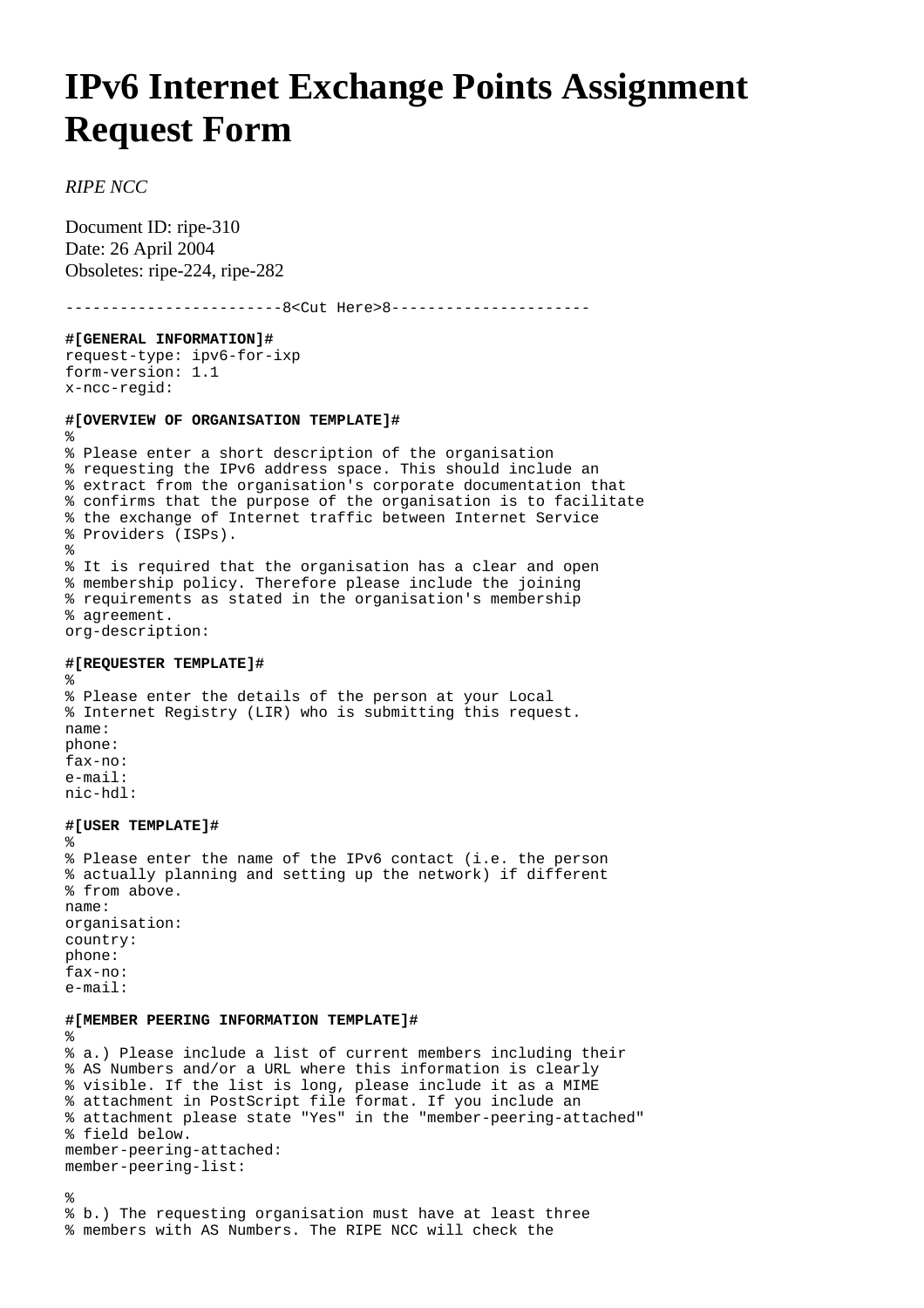```
% registration of the AS Numbers in the appropriate 
% database and expect it to be up-to-date.
% Please list below the contact information of the three
% members and their AS Numbers referred to above.
organisation-1:
as-number-1:
e-mail-1:
organisation-2:
as-number-2:
e-mail-2:
organisation-3:
as-number-3:
e-mail-3:
%
% If possible, please list the URL of a "looking glass" where 
% we can verify this information:
looking-glass:
%
% The RIPE NCC may also verify the information by contacting 
% the mentioned peers.
#[CURRENT ADDRESS SPACE USAGE TEMPLATE]#
% In this section, please show how the organisation is using all
% IPv4 and IPv6 address space that has been assigned to it and 
% future plans for the space. Do not include information for 
% address space being requested. Include an entry for each 
% physically separate subnet in the network. Subnets are 
% considered to be physically separate if there is an IP router 
% between them.
%
% Prefix Length Used
% Actual Prefix Current 1 yr 2 yr Purpose
subnet:
#[ADDRESSING PLAN]#
%
% Please show an addressing plan of the organisation's 
% intended IPv6 infrastructure. Include an entry for each 
% physically separate subnet in the network. If you have an 
% existing IPv4 network and expect to convert parts or all of 
% the network into IPv6, you can detail it here.
\tilde{z}% Prefix When Used
% Length Immediate 1 yr 2 yr Purpose
subnet:
%
% Explanation: The prefix length should show the slash
% notation of the subnet size (for example, /64).
% The Immediate, 1 yr, and 2 yr fields should include an "x" 
% in one of the three columns, depending on when the addresses 
% will be used. For the other columns, a dash "-" must be used.
%
% For example:
%
% Prefix When Used
% Length Immediate 1 yr 2 yr Purpose
                                x x Neutral Peering Mesh
#[DATABASE TEMPLATE(S)]#
%
% Please include the template below so that the Hostmaster
% can register the assignment in the RIPE Database.
% Please complete a maintainer template if you do not
% have a maintainer already leaving a blank line between the
% two templates.
```
inet6num: